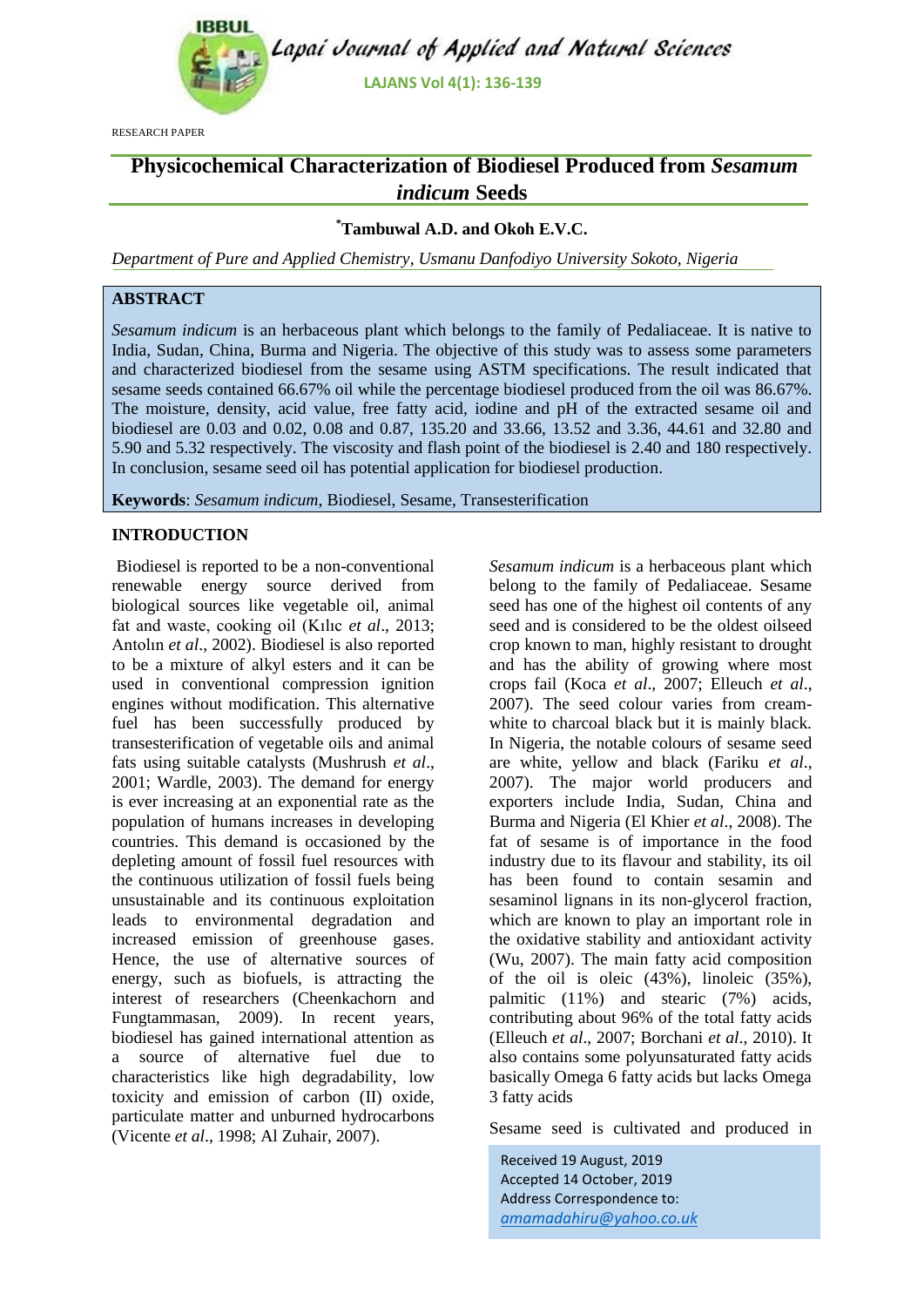large quantity in Nigeria, especially in the Northern part of the country and is underutilized in some parts of the country. Therefore, there is a greater need to utilize some for energy purposes. Based on the recent statement that Nigeria envisions an energy transition from crude oil to renewable energy (ECN, 2005). This work aims to obtain sesame oil from locally procured sesame seeds, produced biodiesel from the produced sesame oil and to characterize the produced sesame oil and biodiesel with reference ASTM, 2002standards.

# **METHODOLOGY**

## **Sample collection**

Matured and healthy sesame seeds were purchased from Zuru Central Market, Kebbi State of Nigeria in 2017.They were washed with clean running water to remove earthy impurities, dried and transported to the chemical laboratory of the Sokoto Energy Research Centre in clean polythene bags. The samples were identified and authenticated at the Botany Unit, Department of Biological Science, Usmanu Danfodiyo University, Sokoto where a herbarium specimen was deposited and a voucher number UDUH/ANS/0084 issued. They were powdered with the aid of a clean mortar and pestle before being stored in an air tight glass container until further use.

## **Chemicals**

Ethanol, n-hexane, phenolphthalein indicator, hydrochloric acid and potassium hydroxide were procured from BDH England while methanol was procured from May and Baker. All chemicals used for the study were all of analytical grade.

#### **Extraction of oil from the sesame seeds**

The procedure described by Kaniz *et al*., 2012 with slight modification was employed.120 g of the powdered sample was weighed and extracted exhaustively with 250 ml of nhexane using a soxhlet extractor for 3 hours at  $50^{\circ}$ C. During extraction, the n-hexane evaporates, condenses as liquid and mixing with the extracted sesame seed oil in the round bottom flask. The sesame oil was obtained after the careful evaporation of the n-hexane from the round bottom flask into the extraction

chamber. The percentage yield of the extracted oil was determined using the expression:

% oil yield  $=$   $\frac{\text{mass of extracted}}{\text{Mass of Powdered Sample}}$  X 100 (1) Mass of Extracted

#### **Biodiesel production via transesterification reaction**

The procedure described by Karim*et al*., 2014 with slight modification was employed. 30 ml of the produced oil was mixed with 0.3 g of CaO (acting as catalyst) and 6ml of methanol. The mixture was placed in a water bath for 1 hour at  $60^{\circ}$ C. The washed biodiesel were collected into a beaker and gently heated in an oven at  $105^{\circ}$ C to evaporate the excess water and methanol from the biodiesel. The resulting solution was transferred into a separation funnel, allowed to stand for 24 hours were distinct layers of biodiesel, glycerine and catalyst was observed. They were then collected into separate containers. The percentage yield of the biodiesel produced is determined using the expression:

$$
\frac{\% \text{ biological yield}}{\text{Mass of Biological Produced}} \times 100
$$
\n
$$
\frac{\text{Mass of Biological Produced}}{\text{Mass of Oil Used}} \times 100
$$
 (2)

**Physicochemical characterization of the extracted sesame oil and produced biodiesel**  The method described by Ogunwole 2015 was used to determine the acid value and iodine value. The methods described by Knothe 2009, Belewu *et al.,* 2010, and Galadima *et al*., 2009 with slight modifications was used to determine the free fatty acid content, moisture content, flash point and density respectively. The pH value and the viscosity were determined using the pH meter and rotational viscometer respectively in adherence to the standard operating procedure of the apparatus. The analyses were conducted at the Chemistry laboratory and Sokoto Energy Research Chemical laboratory, Usmanu Danfodiyo University Sokoto, Sokoto State Nigeria

## **RESULTS AND DISCUSSIONS**

The results of the percentage yields of the extracted sesame oil, produced biodiesel and their physicochemical characterization with reference to the ASTM 2002 standard is represented in Table 1.

Table 1: % yields of the extracted sesame oil, produced biodiesel and their physicochemical characterization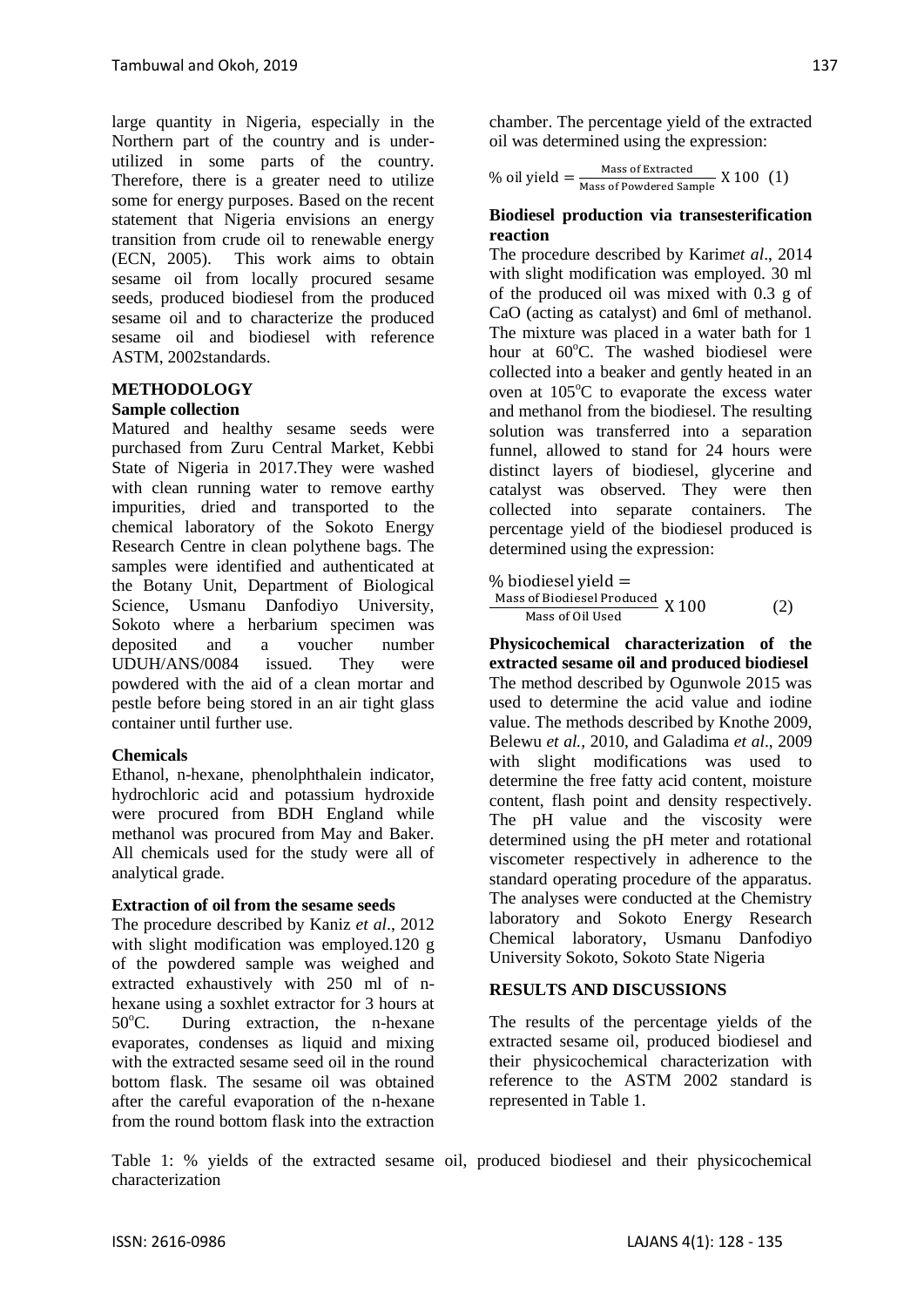| Parameters                                     | Sesame oil | Sesame biodiesel | <b>ASTM Standard</b> |
|------------------------------------------------|------------|------------------|----------------------|
| Percentage yield (%)                           | 66.67      | 86.67            |                      |
| Moisture content (%)                           | 0.03       | 0.02             | < 0.03               |
| Density at $15^{\circ}$ C (g/cm <sup>3</sup> ) | 0.88       | 0.87             | $0.82 - 0.90$        |
| Acid value (mg $KOH/g$ )                       | 135.20     | 33.66            | 0.50                 |
| Kinematic viscosity<br>at                      |            |                  |                      |
| $33.5^{\circ}$ C (mm <sup>2</sup> /sec)        |            | 2.40             | $1.90 - 6.0$         |
| Free fatty acid $(mg/g)$                       | 13.52      | 3.36             | 0.50                 |
| Iodine value (g $l_2/100g$ )                   | 44.61      | 32.80            | 130                  |
| pH value                                       | 5.90       | 5.32             |                      |
| Flash point $(^{\circ}C)$                      |            | 180              | >130                 |

Legend:  $(-)$  = Not applicable

The percentage yield of 66.67% of oil showed that the sesame seeds are moderate oil yielding seed and therefore an economically viable source of oil. The result also shows that the sesame oil yield a higher percentage 86.67% of biodiesel using CaO as catalyst. The density of 0.87  $g/cm<sup>3</sup>$  of the produced biodiesel is within the ASTM specification therefore can be used as an alternative source of fuel (Galadima *et al.*, 2009). The reported acid value of 135.20 mgKOH/g and 33.66 mgKOH/g for sesame oil and biodiesel thou greater than the maximum value set by ASTM is an indication that the biodiesel produced would have corrosion problem when used or stored (Ogunwole, 2015). The iodine value is a parameter to measure the total level of unsaturation in the oil and by extension the biodiesel quality (Belewu *et al*., 2010). The reported iodine values of the sesame oil and the biodiesel produced from the sesame seeds are within the range of ASTM standard hence laying credence with the quality of the biodiesel produced. The moisture content is the measure of the quantity of water present in the oil and biodiesel sample. The results indicated that the moisture content was found to be within the acceptable range of ASTM standard for sesame biodiesel hence can be stored for a long period of time without damage but that could not be said for the sesame oil since it falls outside the ASTM standard. The result of the moisture content for the sesame oil is in agreement with that reported by Eriola and Tunde (2013) but was in disagreement with that reported for sesame biodiesel. The reported flash point of  $180^{\circ}$ C for the biodiesel produced from the sesame seeds is within the recommended value of ASTM and in agreement with that reported by

Eriola and Tunde (2013). This is an indication that biodiesel produced from the sesame seeds will be combustible hence could be used as fuel for internal combustion engines. The result of the kinematic viscosity of the produced biodiesel thou is less than that reported by Eriola and Tunde, (2013) but was within the ASTM standard.

#### **Conclusion**

The research revealed that sesame seed has a good potential source for oil and biodiesel production. The physicochemical parameters like density, iodine value, moisture content, viscosity and flash point were all within the ASTM specifications, while the acid value and free fatty acids were both above the permissible limits.

## **REFERENCES**

- Al Zuhair, S. (2007). Production of Biodiesel: Possibilities and Challenges. *Biofuels, Bio- products and Biorefining*, 1: 57–66.
- Antolın, G., Tinaut, F.V., Briceno, Y., Castano, V., Perez, C. and Ramırez, A.I. (2002). "Optimisation of biodiesel production by sunflower oil transesterification," *BioresourceTechnology*, 83(2): 111-114.
- ASTM, (2002). Petroleum Products, Lubricants and Fossil Fuels. Annual Book of ASTM Standards. ASTM International, West Conshohocken, PA. USA.
- Belewu, M.A., Adekola, F.A., Adebayo G.B., Ameen, O.M., Muhammad, N.O., Olaniyan, A.M., Adekola, O.F. and Musa, A.K. (2010). Physico-Chemical Characteristics of Oil and Biodiesel from Nigerian and Indian Jatropha Curcas seeds. *International Journal of*